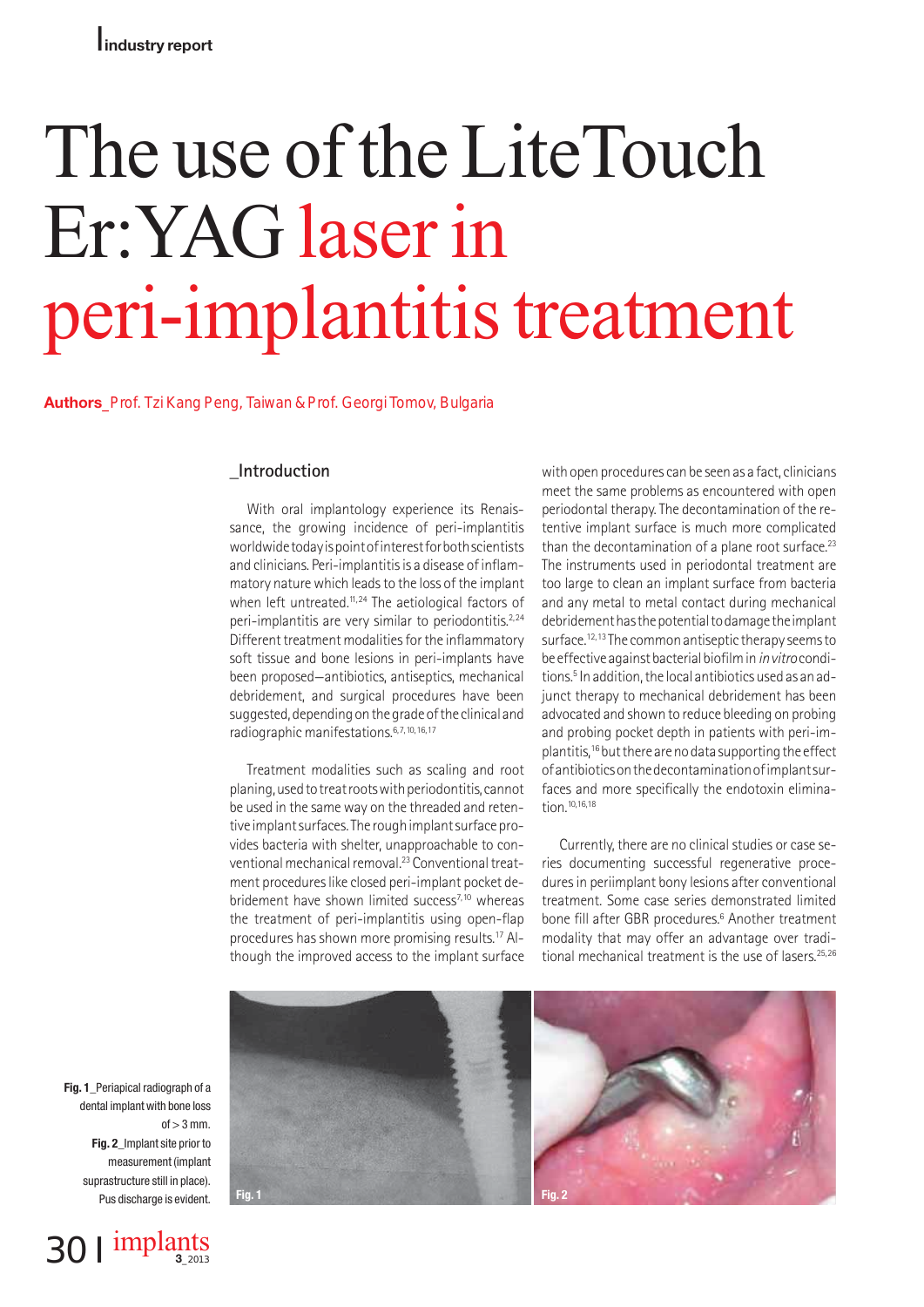Studies have demonstrated that the treatment with an Er:YAG laser has a bactericidal effect.8 Er:YAG laser treatment can debride the implant surface effectively and safely without damaging.31,35Much better clinical results have been reported for Er:YAG laser treatment compared with non-surgical mechanical debridement.<sup>15,27,31,35</sup>

## **\_Aim**

The aim of the (present study) intercontinental research led by Syneron was to assess the clinical outcomes of an open-flap procedure performed with conventional mechanical therapy (CMT) or laser-assisted surgical treatment (LAS) with the novel LiteTouch Er:YAG laser (Syneron Dental Lasers) in patients with implants and a diagnosis of peri-implantitis.

### **\_Materials and methods**

The design was a single-masked, randomized six-month clinical intervention trial with two groups of patients diagnosed with peri-implantitis. The ethics committees of Cheng Hsin General Hospital, Taipei, Taiwan, and the Faculty of Dental Medicine, Plovdiv Medical University, Bulgaria, approved the study. Written consent was obtained from all enlisted patients. Patients were enrolled if they presented with at least one dental implant with bone loss of > 3mm around the implant identified on intraoral radiographs (Fig. 1), and with a PPD of > 5mm with bleeding and/or pus discharge (Fig. 2) on probing. The study was conducted between September 2010 and August 2011 at the Cheng Hsin General Hospital and Plovdiv Medical University's Faculty of Dental Medicine. The following general criteria were used to exclude subjects from the study:

subjects having taken medications likely to cause gingival hyperplasia within one month prior to baseline examination;

\_subjects receiving regular periodontal maintenance treatment or having undergone any sub-gingival cleaning less than twelve months prior to baseline examination;

\_subjects received peri-implantitis surgery of any type prior to baseline examination; \_subjects with clinically significant chronic illness (diabetes mellitus, compromised

heart condition, rheumatism, joint replacement) requiring antibiotic prophylaxis; \_subjects having undergone systemic cancer therapy and/or radiation therapy at any

time; \_subjects taking or having taken bisphosphonates;

\_subjects having taken antimicrobials, steroids or non-steroidal anti-inflammatory drugs within one month prior to baseline examination;

\_pregnant or lactating women;

\_subjects engaged in excessive tobacco or alcohol intake or drug abuse.

Sixty-eight patients with a total number of 128 implants were included consecutively over a period of one year.

#### **\_Clinical measurements**

The measurement scale used in this study was constructed in order to obtain quantitative measurement data:

\_PPD at four sites per implant (mm);

\_presence/absence of BOP at the implant (four sites/implant), graded as follows: \_no bleeding, (1) point of bleeding, (2) line of blood and (3) drop of blood; \_bone loss (in mm on segment radiographs).

The PPD and BoP measurements were taken using a color-coded plastic periodontal probe (Kerr). All clinical measurements were obtained after removing the supra structures. Intraoral standardized radiographs of sites of interest were obtained at baseline and at six months. Holders were used for standardization purposes. Radi-

# THE NEW BONE GRAFT **COMPOSITE** OF THE 21TH CENTURY



# **HYPRO-OSS**

is a patented, revolutionary, natural, atelopeptidized and lyophilized bovine bone graft composite.

natural bovine bone composite with incorporated atelocollagen in each granule

30% collagen Type I free of telopeptide (atelocollagen) with native osteoinductive elements (TGF, BMPs, IGFs)

70% native osteoconductive bovine Hydroxyapatite components

powerful haemostatic and bacteriostatic effects thanks to native atelocollagen components

excellent handling due to effective hydrophilic properties and optimal cell adhesion

natural crystalline structure and optimal porosity guarantees long term dimensional stability

user reported: no swelling or hematoma complications after sinus lifting or other implantation procedures

new bone formation within the shortest period of time ever





Friedrich-List-Str. 27, 35398 Giessen, Germany info@bioimplon.de www.bioimplon.de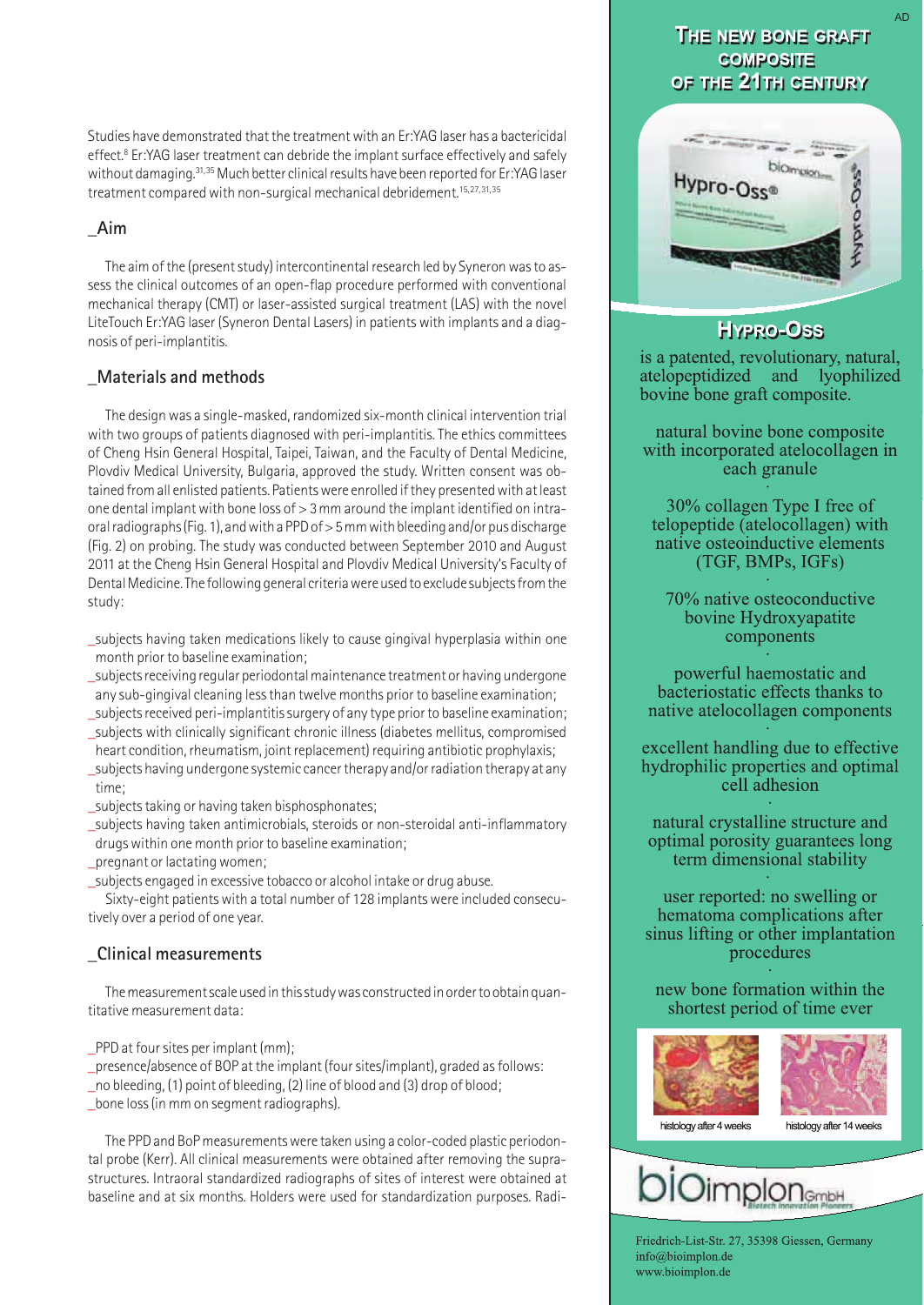

**Fig. 3**\_Removal of plaque biofilm and granulation tissue using the LiteTouch Er:YAG laser with its 1.3 x 1.4 mm sapphire tip. **Fig. 4**\_The periapical radiograph revealed peri-implantitis with bone loss of > 5 mm **(a)**. The abutment was removed and surgical treatment using the LiteTouch laser was performed. Bone grafting with a biomembrane followed the laser treatment **(b)**. The periapical radiograph revealed bone regeneration after six months **(c)**.

ographs were analyzed by two of the study investigators after previous calibration.

# **\_Hygiene phase (non-surgical phase)**

Before treatment, the suprastructures were removed and the baseline measurements were taken. The goal of the initial phase was the reduction of as much tissue inflammation as possible. The patient moved on to the support phase once signs of improvement and reduction of inflammation had been observed. In case of persisting bleeding and pus discharge, a surgical procedure was planned. For this surgical phase, fifty-one of all sixty-eight patients with a total number of 100 implants were randomized with a lottery assignment.

# **\_Surgical phase**

If there was no significant improvement after the non-surgical phase (in the second week), a surgical intervention was planned (surgical phase). Surgical intervention was indicated in cases in which the conditions around the implant had failed to improve after the initial phase, but plaque control was adequate, and there was a need to retain the contaminated implant. The supraconstruction of the implants was removed in order to gain access and to preserve as much soft tissue as possible to cover the area after surgery. Patients were randomly assigned to one of the two treatment regimens.

## **\_Conventional mechanical therapy (Group I)**

Infiltration local anesthesia was used during treatment. The first incision was an internal gingivectomy, directed towards the bony ridge, which separates the peri-implant tissue from the mucosal flap. The flap was then raised to the level of the bony ridge, gaining access to the entire implant surface. The granulation tissue around the implant was carefully removed with sharp curettes and the implant surface was inspected for calculus deposits. The implant surface was then carefully cleaned using an ultrasonic device at low settings (PI tip, Piezon® ultrasonic unit, EMS). The PI tip was placed and used for approximately 60 seconds around the implant, ensuring coverage of the full circumference of the implant. Chemical debridement with a tetracycline solution was performed after ultrasound cleaning. In addition, bone augmentation was performed when required (21 patients; Bio-Oss, Geistlich Pharma; Dembone). During the study, all subjects received individualized oral hygiene instructions.

#### **\_Laser-assisted surgical treatment (Group II)**

Under local anesthesia, gingivectomy and the separation of the peri-implant tissue from the mucosa were performed. The flap was raised to the level of the bony ridge, gaining access to the entire implant surface. The granulation tissue around the implant was removed with the LiteTouch Er:YAG laser (Fig. 3). Tip of choice was 1,300 micron, noncontact mode (distance between end of the tip and target tissue =  $1.5$  mm). If calculus deposits were found, the implant surface was then carefully cleaned with laser. Decontamination with a non-contact, defocused Er:YAG laser was performed by systematically moving the laser tip along the surface. The area was rinsed with a sterile saline solution. Bone augmentation was performed when necessary (19 patients; Bio-Oss and Dembone with or without an absorbable biomembrane). The tips and settings used during treatment are given in Table 1.

### **\_Postoperative Instructions**

The patients were prescribed clindamycin 150mg x 50 tabs to avoid infection. They were also given ibuprofen 800mg x 15 tabs for pain. Patients were instructed to rinse with chlorhexidine 0.2%, starting the next day, for two weeks three times a day, and were advised to maintain good oral hygiene.

### **\_Support phase**

The goal of the support phase was to maintain long-term treatment results. Regular examination of the soft tissue, plaque control, radiographs and minor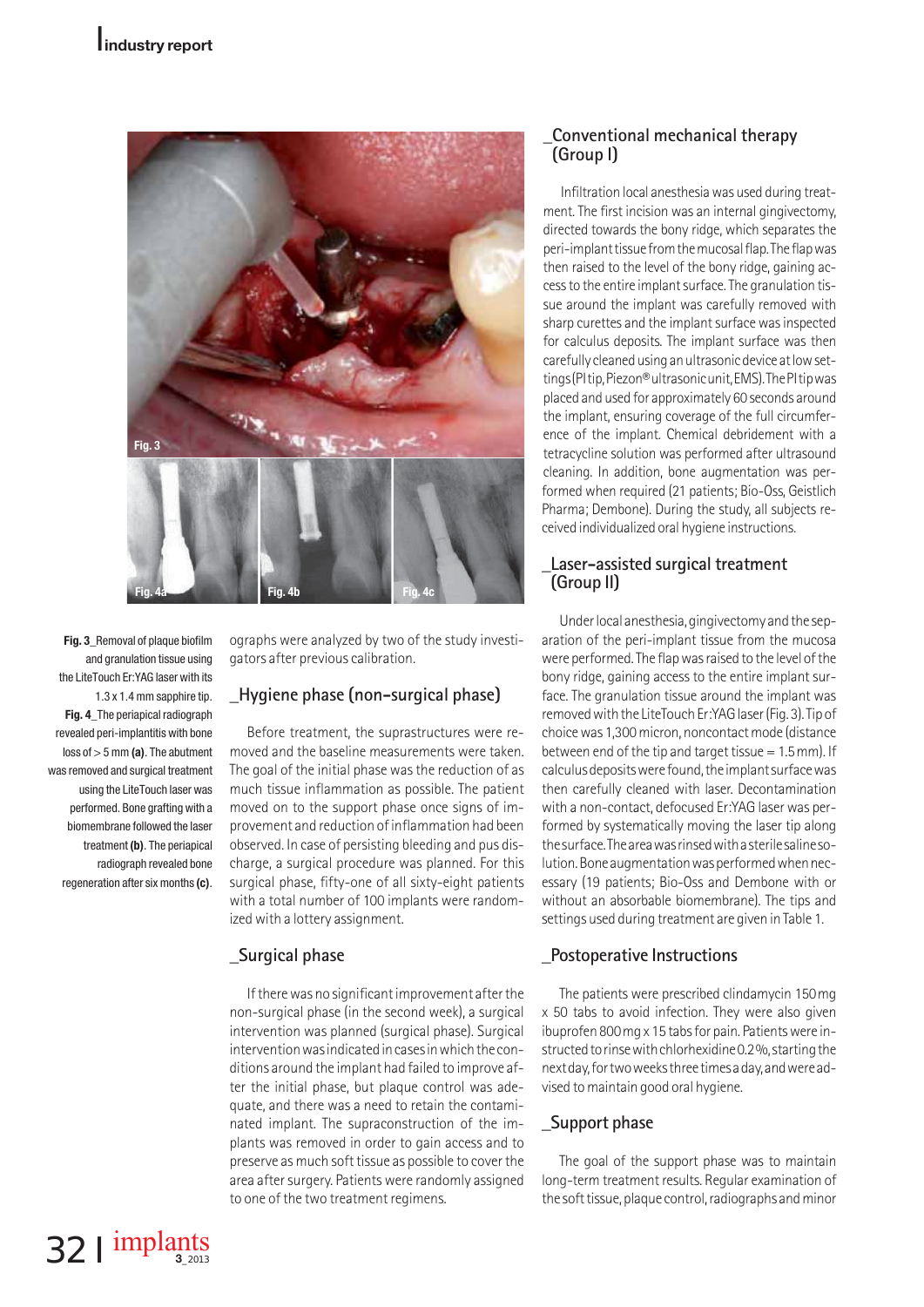| <b>Procedure</b>                   | Hard tissue/<br>soft tissue | Contact/<br>non-contact | <b>Laser</b><br>energy<br>(mJ) | <b>Pulse</b><br>frequency<br>(Hz) | <b>Tip diameter</b><br>x length<br>(mm) | Waterspray<br>level |
|------------------------------------|-----------------------------|-------------------------|--------------------------------|-----------------------------------|-----------------------------------------|---------------------|
| Releasing<br>incision of the flap  | Soft tissue                 | Contact                 | 200                            | 35                                | $0.4 \times 17$                         | $5 - 6$             |
| Granulation<br>tissue ablation     | Soft tissue                 | Non-contact             | 400                            | 17                                | $1.3 \times 14$                         | 6                   |
| <b>Bone</b><br>remodelling         | Hard tissue                 | Non-contact             | 300                            | 25                                | $1.3 \times 19$                         | 8                   |
| Implant<br>decontamination         | Hard tissue                 | Non-contact             | 150                            | 45                                | $1.3 \times 17$                         | 6                   |
| Decortication for GBR<br>technique | Hard tissue                 | Non-contact             | 300                            | 25                                | $1.3 \times 19$                         | 8                   |

**Table 1**\_Tips and settings used during laser treatment.

local treatments were performed, based upon the recall interval. If there was a recurrence of minor inflammation around an implant, the antibacterial periodontal treatment was repeated.

#### **\_Statistical methods**

A statistical software package (SPSS) was used for the statistical analysis. Statistical significance was defined by a p-value of < 0.05. A change in PPD was defined as the primary outcome measure. The secondary outcome measure was a change in bone height. The data was also analyzed using independent t-tests for continuous variables with a normal distribution (equal variance not assumed; PPD, changes in bone height) and using the Mann-Whitney U-test for non- parametric data (BoP, suppuration) and a chi-squared test.

## **\_Results**

At baseline, a point of bleeding was found at 4.2% of all implant surfaces, a line of blood at 47.6% and a drop of blood at 56.9% of the sites. Statistical analysis failed to demonstrate baseline differences in BoP between different implant surfaces ( $p = 0.85$ ). At six months, no evidence of bleeding was found in 81% of the implants in the LAS group and in 59% of the implants in the CMT group. The decrease in BoP was significant in both study groups (p < 0.001). Statistical analysis demonstrated differences in changes in BoP between the study groups (p < 0.001). The mean PPD reduction in the CMT and LAS groups was 0.8mm (SD  $+ 0.5$ ) and 1.7 mm (SD  $+ 1.3$ ), respectively, with mean changes in bone height (loss) of -0.5 mm  $(SD + 0.6)$  and  $-0.1$  mm (SD  $+$  0.2), respectively (S) (Table 2). The proportional changes in bone height between baseline and six months, assessed from radiographs and defined at the implant level, are presented in Table 3. A positive treatment outcome, PPD reduction of >4mm and gain or no loss of bone were found in 59% of the CMT and 81% of the LAS groups, respectively (S). All subjects completed the study, and no implants were lost.

# **\_Discussion**

In modern oral implantology, lasers have a considerable spectrum of clinical application. The literature data revealed that different laser wavelengths are used on peri-implant tissues: treatment of peri-implant mucositis, treatment of infrabony defects, removal of peri-implant hyperplastic overgrowth tissue, preparation of bone defects for GBR.3,4,22,28,29 Unlike mechanical decontamination methods, which cannot fully adapt to the irregularities on the surface of an implant, lasers can irradiate the whole surface, reaching areas that are too small to receive mechanical instrumentation. Recent *in vivo* studies have analyzed the outcome of peri-implantitis treatment using Er:YAG lasers<sup>1,21,27,31</sup> and  $CO<sub>2</sub>$  laser.<sup>3,28,29</sup> Many of these studies showed promising short-term results (less than six months), but report no long-term follow up. In the present study, differences in the reduction of BoP six months after treatment were found between LAS and CMT groups. While oral hygiene had improved greatly and no plaque was found at the treated implants, a

large proportion of the implants in the CMT group continued to exhibit BoP at the sixmonth post-treatment assessments. In the present study, BoP was graded to distinguish the severity of inflammation and approximately 14% of the implants in the LAS and 41% in the CMT groups presented with bleeding, which was consistent with other data.<sup>30</sup> The reasonable explanation for these results is the quality of decontamination of the implant surface provided by the treatment approaches evaluated. Contaminants such as bacteria and their by-products, calculus, and granulations should be removed without modifying the

**Table 2**\_Proportional changes in PPD between baseline and six months, defined at the implant level based on the mean value of changes at four sites/implant.

| <b>PPD changes</b> | $CMT$ (%) | LAS (%) |  |  |  |  |  |
|--------------------|-----------|---------|--|--|--|--|--|
| Decrease (mm)      |           |         |  |  |  |  |  |
| >4                 | 1.2       | 37.4    |  |  |  |  |  |
| $3.1 - 4.0$        | 7.9       | 35.0    |  |  |  |  |  |
| $2.1 - 3.0$        | 14.0      | 7.9     |  |  |  |  |  |
| $1.1 - 2.0$        | 35.4      | 12.1    |  |  |  |  |  |
| $0.1 - 1.0$        | 1.7       | 4.2     |  |  |  |  |  |
| Unchanged (mm)     |           |         |  |  |  |  |  |
| 0.0                | 29.2      | 1.4     |  |  |  |  |  |
| Increase (mm)      |           |         |  |  |  |  |  |
| $0.1 - 1.0$        | 7.9       | 0.0     |  |  |  |  |  |
| $1.1 - 2.0$        | 1.2       | 0.0     |  |  |  |  |  |
| $2.1 - 3.0$        | 1.0       | 0.0     |  |  |  |  |  |
| $3.1 - 4.0$        | 0.0       | 0.0     |  |  |  |  |  |

 $implants$  | 33